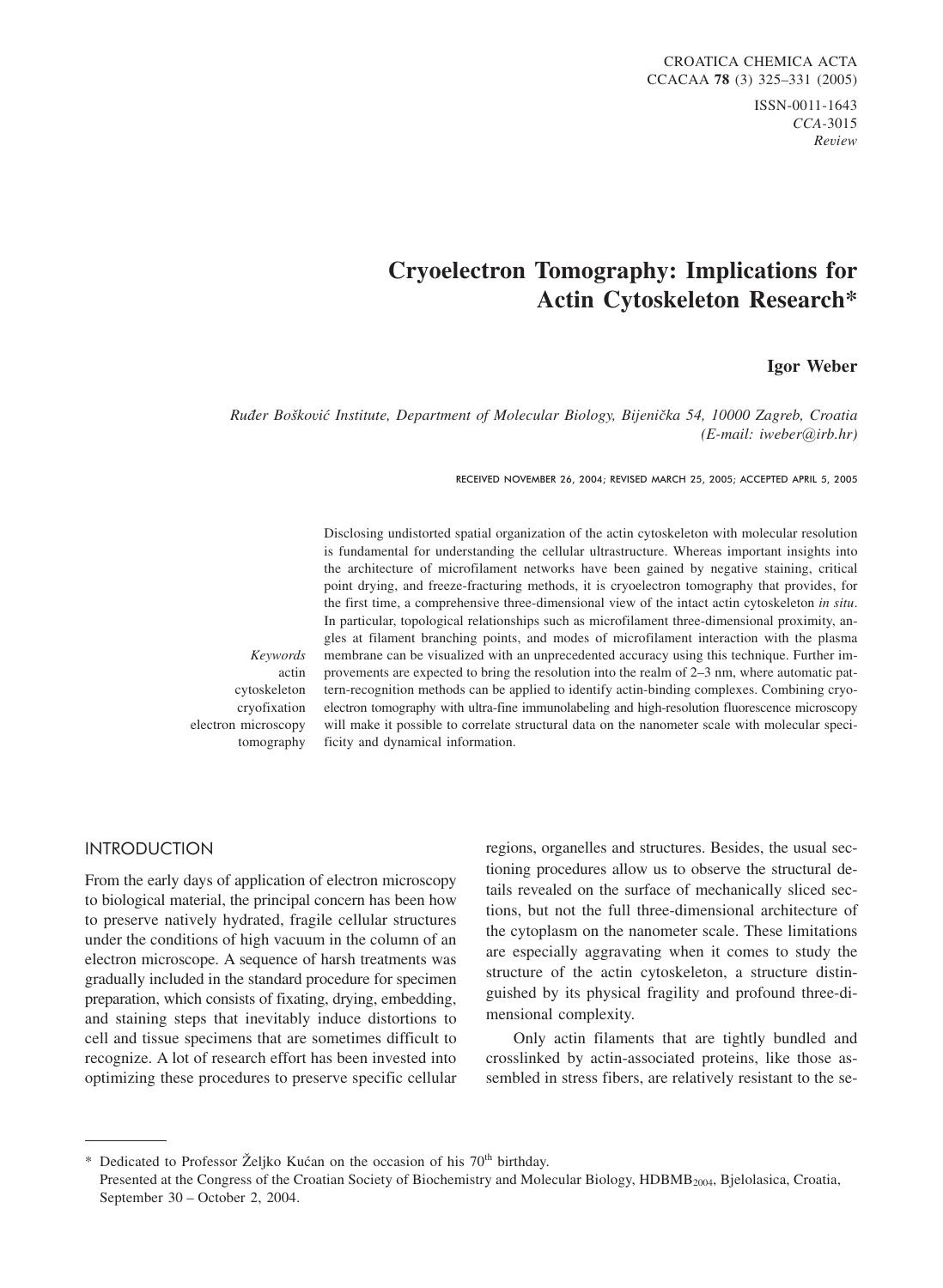verity of postfixation, dehydration, and embedding required for thin-section electron microscopy.<sup>1</sup> Single filaments or more loosely interconnected filament networks, either purified or examined *in situ*, are very sensitive to these procedures. Meshworks of actin filaments found in lamellipodia are particularly sensitive and become damaged by osmium tetroxide fixation and distorted by dehydration.2 Prominent sensitivity of actin meshworks probably explains why little filament organization has been detected in lamellipodia of embedded cells.<sup>3</sup> This is in contrast to more resistant microtubules and intermediate filaments, whose relative stability is most likely a result of their higher mechanical rigidity. To obtain meaningful results at the ultrastructural level, the methods employed should minimize structural distortions as well as the loss of material belonging to the cytoskeleton. A handful of preparative methods that partially meet these requirements are currently in use for visualization of the actin cytoskeleton with the high-resolution electron microscopy in whole-mount specimens.

Negative staining as a contrasting method has strongly contributed to determination of the actin filament structure, to localization of associated molecules on its surface, and to resolution of their structure.<sup>4</sup> The contrastgenerating step in the negative staining method consists of drying a specimen in a heavy metal salt. Preparative procedures generally consist of extraction by a nonionic detergent, *e.g.,* Triton X-100, with simultaneous fixation in glutaraldehyde, followed by application of phalloidin, which has the important function of stabilizing actin filaments against distortion during staining. Using this general procedure, the organization of actin filaments in the lamellipodia of a variety of cells has been investigated.5 The advantage of the negative stain method is that it is simple and fast, and that it preserves the straightness of the actin filaments within lamellipodium networks.

Air-drying of samples for electron microscopy leads to major distortions due to surface tension effects, which are avoided in the critical point drying method. Initial application of the critical point method to the actin cytoskeleton resulted in filaments of irregular outline and thickness, and induced their aggregation and distortion.6 Recent modifications of the procedure that include improving the contrast by metal coating after critical point drying and post-treatment of glutaraldehyde-fixed cytoskeletons with tannic acid and uranyl acetate, which presumably reduce distortions caused by dehydration, have led to a marked improvement in filament clarity and order. This procedure has been utilized with great success for immunoelectron microscopy with antibodies directed against several actin-binding proteins coupled to gold particles.7 It has also been successfully employed for correlated immunofluorescence and electron microscopy.8 The critical point drying technique requires detergent extraction without simultaneous fixation to ensure that

all surface membrane is removed, as well as dehydration in organic solvents, which may contribute to distortions. In addition, use of metal shadowing restricts the visibility of actin structures to the dorsal cell surface.

The quick-freeze deep-etch method, which has been successfully applied to visualize sub-membranous structures, $9$  is not equally suited for actin cytoskeletons of substrate-attached cells. The method relies on rapid freezing, and vitreous ice is subsequently sublimed at low temperature to expose the upper layers of the cytoplasm, which are then shadowed with platinum. The preservation of actin filament order in stress fibers and lamellipodia of cultured cell cytoskeletons does not match that achieved by either negative staining or critical point drying.10 This method does not offer the possibility of correlated light and electron microscopy of the same cells.

Taken together, the established methods for the preparation and visualization of the actin cytoskeleton by electron microscopy suffer from two major limitations. A certain amount of intervention by chemical and physical means is needed to arrest and preserve the specimen, as well as to enhance the contrast and improve the visibility of actin filaments. Also, conventional transmission electron microscopy provides orthogonal projections through the specimen, whereas reflection electron microscopy reveals the surface relief. In both cases, deep three-dimensional organization of the specimen remains concealed. The technique of cryoelectron tomography circumvents exactly these two limitations, which makes it perfectly suited for revelation of the precise three-dimensional structure of the actin cytoskeleton in its native state. First, tomographic imaging in an electron microscope enables spatial reconstruction of filamentous networks with a nanometer precision. Second, cryogenic preservation of native, unfixed, and fully hydrated biological material guarantees authenticity of the exposed structures.

### CRYOELECTRON TOMOGRAPHY

Tomography involves regenerating a three-dimensional density distribution by combining a collection of two-dimensional projections of the three-dimensional object of interest. Tomographic imaging of human patients by Xray radiation was introduced as a diagnostic method under the name of computer tomography (CT). Unlike radiological tomography, in which the patient remains static whereas source and detector are rotated, in electron tomography the microscope and camera remain fixed and the specimen is tilted in small steps through a predefined angular range. Three-dimensional electron density distribution is then calculated from the tilt series using a weighted back-projection algorithm. Resolution *R* of a tomographic reconstruction of an object that has a thickness *T*, from the number of projections *N*, is restricted to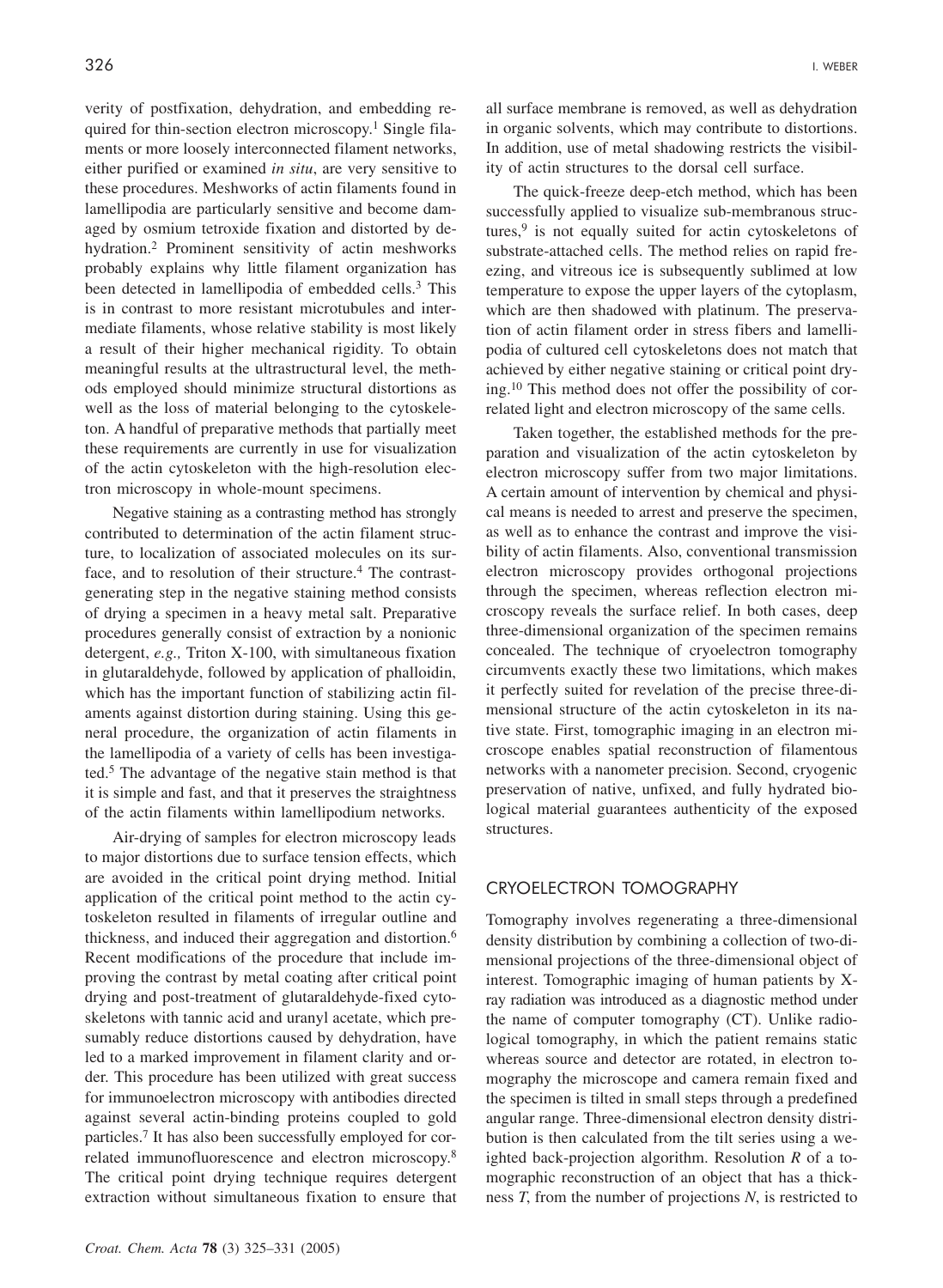$R \approx \pi T / N$ . Thus, to achieve a resolution of  $\approx 5$  nm with a 200 nm thick specimen, about 130 equally spaced projections are required, for instance, taken at angular increments of  $1^{\circ}$  in the range between  $-65^{\circ}$  and  $+65^{\circ}$ . Physical constrains prevent covering the full span of angles, and the resulting »missing wedge« of data results in anisotropic resolution with the resolution in the *z*-direction being reduced by almost 50 %.

Collecting a tilt series while maintaining a constant level of defocus and keeping the specimen centered in the field of view presents a formidable technical challenge. It is only recently that automatic collection procedures have been developed, making use of computer-controlled electron microscopes equipped with eucentric cryogoniometers. Images are recorded digitally on large-area charge-coupled device cameras. The tilt series and, consequently, reconstructed tomograms contain imposing amounts of data. A series consisting of 130 frames recorded with a 16 megapixel  $(4k \times 4k)$  CCD camera, having a dynamical range of  $\approx 4000$  gray values (2 bytes per pixel), contains 4 gigabytes of data.

The second principal benefit of the cryoelectron tomography is its capability to preserve the native structure of a specimen. This can be only achieved if the specimen remains hydrated during electron microscopy, which is accomplished through a process of vitrification. The specimen is rapidly plunged into a cryogen so that water becomes immobilized in a liquid-like non-crystalline state. Transferred into a cryogenic specimen holder and kept at all times cold enough to prevent phase transition from amorphous to crystalline ice, the cell and its contents remain intact. However, such optimal preservation has its price: unfixed and unstained biological specimens embedded in amorphous ice exhibit little contrast in projection images. Several measures are invoked to improve contrast. One is to enhance the phase contrast effect by working at high values of defocus. Another is to use post-column, zero-loss energy filtering in order to get rid of the inelastically scattered electrons whose relative yield increases strongly with specimen thickness and which degrade the image by chromatic aberration. A further provision to facilitate observation of thicker specimens is to use accelerating voltages in the intermediate range, between 300 and 400 kV, to obtain increased penetration.

The key problem in cryoelectron tomography lies in reconciling two conflicting requirements. On the one hand, to obtain a high-resolution tomographic reconstruction, a tilt series has to be recorded that covers as wide an angular range as possible in as many small increments as possible. On the other hand, the electron dose has to be kept low in order to reduce radiation damage inflicted upon delicate vitrified specimens. Successful application of cryoelectron tomography relies on the principle of dose fractionation, where the total subcritical dose is divided over as many projections as required. However,

with the reduced electron illumination, the resulting projections become increasingly noisy, thereby degrading resolution. The total maximal tolerable dose for vitrified specimens maintained at liquid-nitrogen temperature is near  $5000 e^{-7}$  mm<sup>2</sup>, which in the end limits the resolution under these conditions to about  $4 \text{ nm}$ .<sup>11</sup>

Cryoelectron tomography has been successfully applied to visualize isolated macromolecular complexes, viruses, organelles, and prokaryotic cells. A three-dimensional map of the thermosome, an archeal member of the group II chaperonins, was obtained using isolated particles embedded in vitreous ice.12 Analogously, the pleiomorphic three-dimensional structure of the herpes simplex virus was analyzed.13 Cryoelectron tomography of fully native, vitrified mitochondria isolated from *Neurospora crassa* contributed to a new view of their inner membrane morphology.<sup>14</sup> A system consisting of T5 phages and liposomes containing the phage receptor FhuA was reconstituted to mimic the transfer of DNA during the phage infection. Tomographic analysis revealed conformational changes at the tip of the phage tail upon binding to its receptor.<sup>15</sup> Because of their small dimension, prokaryotic cells are well suited to vitrification and tomographic analysis *in toto*. However, it turned out that the dense packing of cytoplasmic components in these cells hampers interpretation of the obtained tomograms.16 Exceptions are the distinct features such as the homogenous surface protein layer, and crystalline protein inclusions. In addition to vitrified whole-mount specimens, electron tomography of thick sections has also contributed important insights into the organization of the Golgi apparatus and endoplasmic reticulum, $17$  and the centrosome.18

Recently, the first application of cryoelectron tomography to intact, vitrified eukaryotic cells was reported.19 *Dictyostelium discoideum* cells chosen for this pioneering study are rather flat ( $\approx$ 1 µm), and thus thin enough to obtain tomograms at a resolution of 5 to 6 nm. In cryotomograms, the membrane of the endoplasmic reticulum could be readily identified but its content was too densely crowded to allow detailed interpretation. Unexpectedly, the cytoplasm turned out to be significantly less crowded, and mainly occupied by relatively large and separate complexes, which facilitated interpretation of tomograms at the attained resolution and signal-to-noise ratio. A large number of ribosomes were identified based on their overall size, shape and high mass density. The ribosomes were either bound to membranes of the endoplasmic reticulum, free in the cytoplasm, or apparently associated with the cytoskeleton. Also, 26S proteasomes, particles of the characteristic »double dragon head« shape, were identified, whose reconstructed subtomograms yielded a structure that closely resembles detailed reconstruction of proteasomes isolated from *Xenopus* and obtained by averaging thousands of single particle projec-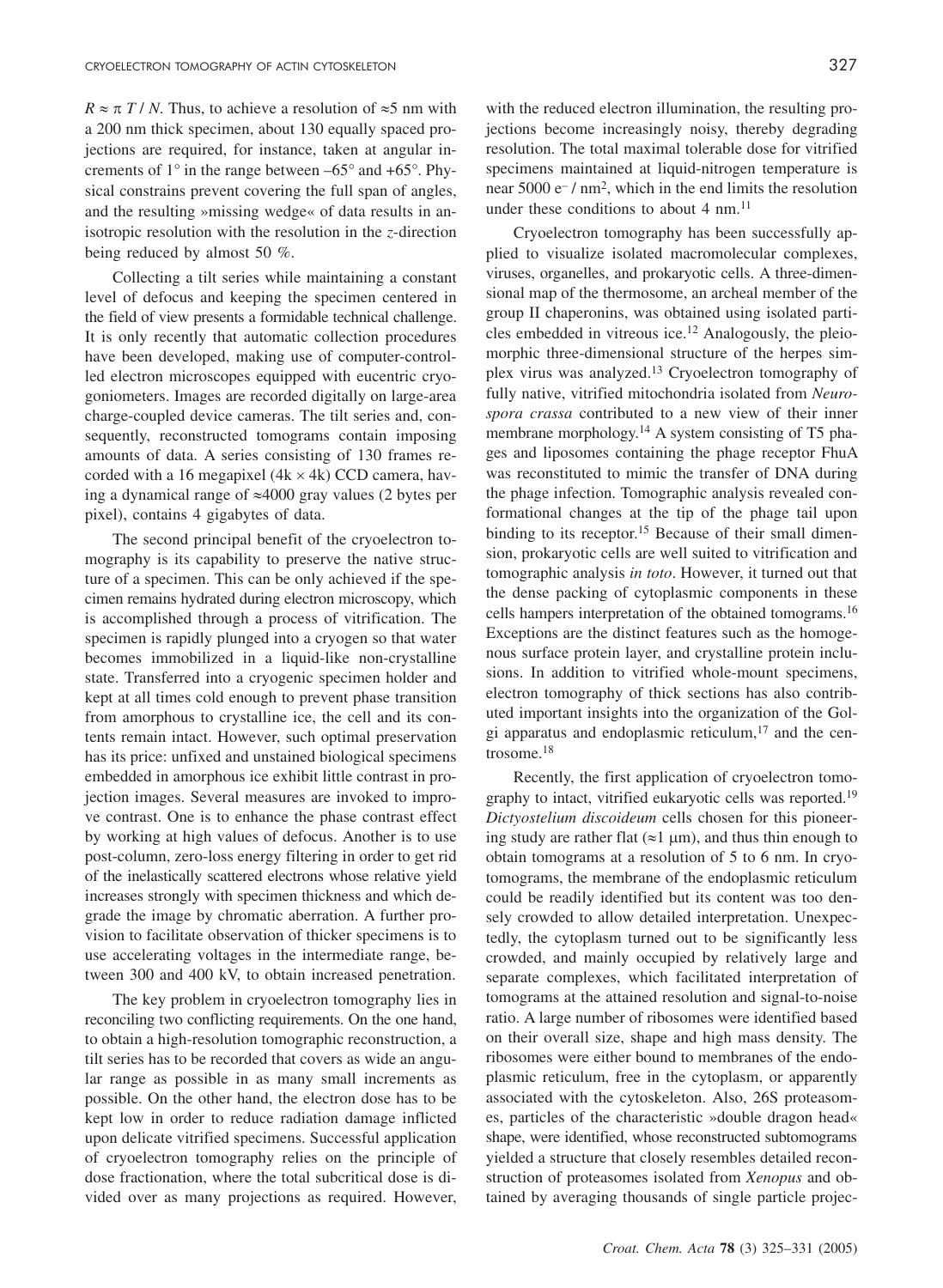tions.20 By careful inspection of reconstituted cytoplasmic spaces, it was even possible to detect and model a hitherto unknown particle that has a fivefold symme- $\text{trv.}^{21}$ 

# IMPLICATIONS FOR ACTIN CYTOSKELETON<br>RESEARCH

Most attention in the tomographic analysis of *Dictyostelium* cytoplasm was focused on the actin cytoskeleton, especially in the cortical region.<sup>19</sup> In that work, it was possible to reconstruct volume segments crowded with actin filaments and to trace individual actin filaments over lengths up to 500 nm (Figure 1). Using appropriate graphical programs, it was possible to interactively rotate and examine reconstructed tomograms, and also to zoom into particular regions for detailed inspection. Actin filaments can be distinguished from other cytoplasmic components based on their shape of straight, thin rods. In this way, it is possible to perform purification of the actin cytoskeleton *in silico* and focus attention onto its organization (Figure 2). Two aspects of this organization can be analyzed separately: global architecture of the microfilament networks in distinct cellular regions, and local structural details on the level of single filaments. The ultimate goal will be to correlate these two levels of organization in order to understand how local macromolecular interactions, identified on the basis of their structural fingerprints, affect the general architecture of the microfilament system.

In highly motile cells such as those of *Dictyostelium*, the actin system can be reorganized within seconds. Numerous processes play a role in this reorganization, in particular polymerization and depolymerization of individual filaments, bifurcation of elongating filaments, as



Figure 1. Cortical region of a vitrified *Dictyostelium* cell visualized by cryoelectron tomography (adapted from Ref. 19). A 60 nm thick slice through the tomogram near the ventral cell surface is shown. Numerous actin filaments and several ribosomes are visible.

well as orthogonal cross-linking and parallel bundling of formed filaments. These processes are under the control of dozens of actin-binding proteins and protein complexes, whose repertoire is similar in *Dictyostelium* to that in neutrophils and other fast moving animal cells.<sup>22</sup> Of particular importance are the sites where actin filaments make contacts with the cell plasma membrane, because actinmembrane interactions directly influence changes of the cell shape. Very little is known about structural aspects of these interactions since most protocols for electron microscopy of whole cells include extraction of the plasma membrane.

It is quite obvious that a dynamical system such as the actin cytoskeleton will be especially sensitive to any treatment that perturbs the delicate balance of physical conditions and chemical factors in the cell, even for very short time intervals. In particular, dynamic equilibrium of various actin-binding proteins has to be preserved if a snapshot obtained by electron microscopy aspires to present the genuine, native situation. Also, osmotic shock and mechanical forces unleashed by standard preparative treatments lead to breakage, flattening and shrinkage of the actin network. Vitrification of thin aqueous layers occurs within milliseconds, and is probably the closest one can get to an »uninvasive« preservation of the cytoplasm.

Microfilament networks extracted from reconstructed tomograms leave an impression of overall heterogeneity. Whereas some regions are densely packed with filaments, others contain only a few long filaments (Figure 1). There is also a prominent local variability in directedness; in some cytoplasmic regions filaments are directed more or less parallel to each other, and in others they leave an impression of strong anisotropy.19 It has been estimated that the average volume fraction of the cytoplasm occupied by actin filaments makes up approximately 6 %. Single microfilaments appear to be quite straight, even the longest filaments exhibiting only slight curvature. It would be of interest to formulate numerical isotropy measures, three-dimensional order parameters for assemblies of thin rods, to quantitatively describe the local organization of the actin cytoskeleton and its variability.

Besides density and orientational order, connectivity is another principal characteristic of the microfilament network. Many actin-binding proteins are known to be specifically involved in creating links between actin filaments and connecting them either at an angle to each other (cross-linking) or in parallel orientation (bundling). At the present resolution of 5 to 6 nm, it is sometimes difficult to decide whether two closely apposed actin filaments, having a diameter of 8 to 9 nm, are actually attached to each other or not. This is an instance where improvement in resolution would open a possibility for automatic analysis of network connectivity.

Analysis of angles at which actin filaments intersect each other or bifurcate can also serve as a network des-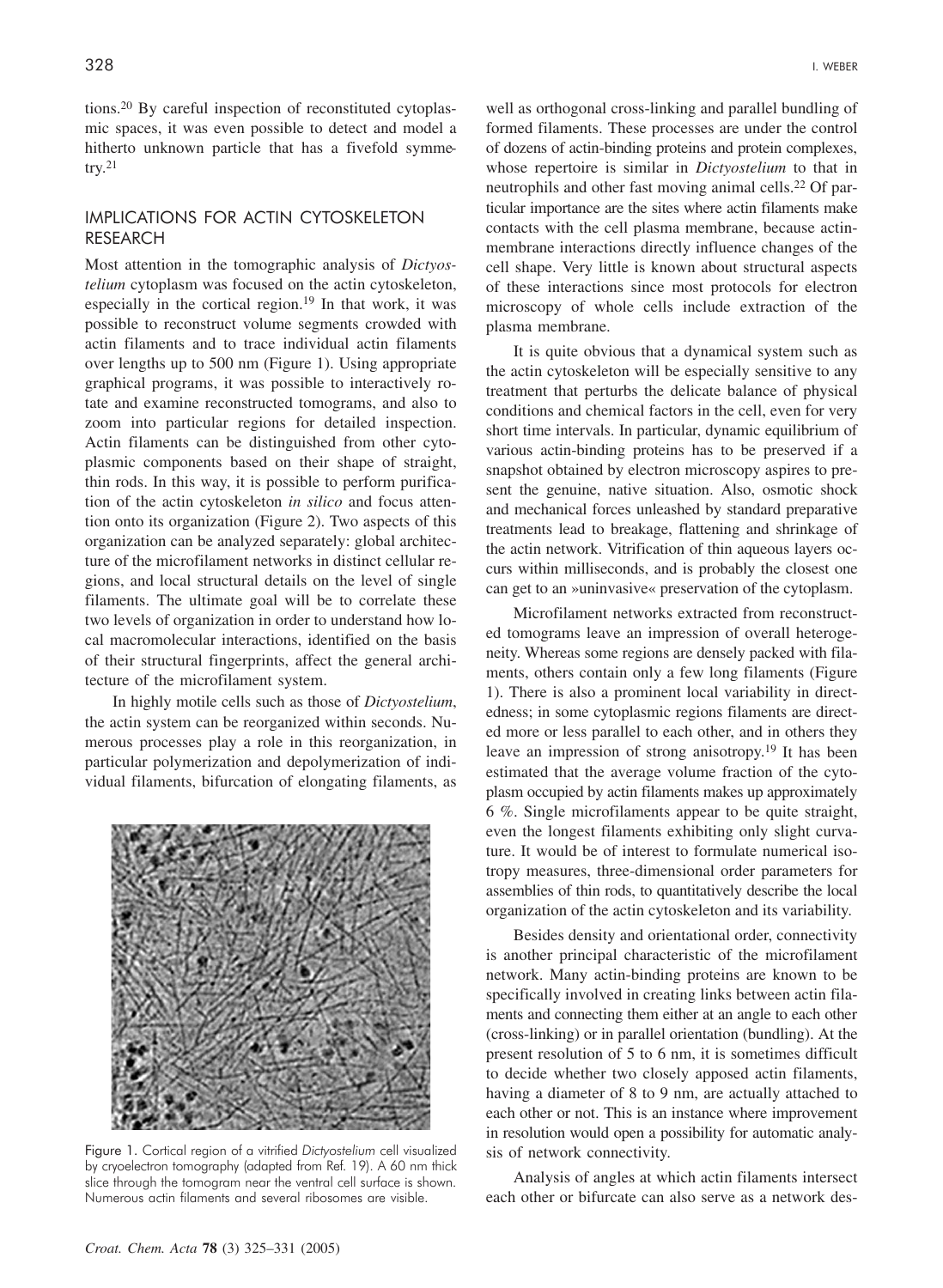

Figure 2. Surface-rendered view over a dense region of the actin cytoskeleton extracted from the tomogram shown in Figure 1 (adapted from Ref. 19). This stereo image displays a crowded isotropic network of branched and crosslinked microfilaments.

criptor (Figure 3). A characteristic range of angles is associated with each protein that crosslinks filaments or induces filament bifurcation. For instance, whereas the Arp 2/3 complex initiates new filaments that branch off the edges of the old filaments at a nearly fixed angle of  $70^{\circ}$ ,<sup>23</sup>  $\alpha$ -actinin mediates a wide range of intersection angles due to flexible conformation of its rod domain.24 At the present resolution, it should be possible to identify actin-crosslinking proteins of the spectrin family according to their shape and length. Elongated proteins like  $\alpha$ -actinin, ABP-120, and filamin measure several dozens of nanometers in extended conformation and their atomic structures have been determined.<sup>24,25</sup> In order to detect smaller and more compact proteins, such as the Arp 2/3 complex and fimbrin that extend only 10 to 15 nm in the largest dimension,  $23,26$  improvement in resolution to 2–3 nm will probably be necessary.

The most promising strategy to positively identify proteins bound to actin filaments *in situ* would be to dock an atomic structure of F-actin to filaments extracted from tomograms.27 The residual electron density can then be



Figure 3. Two examples of branches and cross-linkages between actin filaments extracted from the surface-rendered tomograms similar to that shown in Figure 2 (adapted from Ref. 19). Angles were isolated from three-dimensional reconstructions, and their maximal projections are displayed in two dimensions.

searched for characteristic structural signatures of actinbinding proteins, applying *e.g.* template-searching algorithms already utilized to identify complexes larger than  $\approx$ 400 kDa in tomograms.<sup>28</sup> Another approach to specifying molecular composition of the actin cytoskeleton in intact cells would be to combine cryoelectron tomography with immunolabeling by specific antibodies conjugated to ultrasmall gold particles, which are able to enter cells without removal of the plasma membrane.29 It is probably the combination of the two complementary approaches, structural template-matching and immunolabeling, that will prove to be most informative.

A truly unique advantage of the cryoelectron tomography is its capability to visualize sites where actin filaments closely approach, or attach to cellular membranes (Figure 4). Two types of filament-membrane interaction can be distinguished: lateral and end-on attachment.19 The structure of the latter is of particular importance, because of its relevance to the mechanism of membrane protrusion induced by actin polymerization.<sup>30</sup> The presence or absence of certain proteins at the sites of filament-membrane contact can offer decisive arguments for any of the alternative models of cell motility. Cryoelectron tomography opens up an exclusive possibility to analyze integral membrane complexes that anchor actin filaments, like focal and tight junction complexes, in their unperturbed natural milieu. Presently, the main obstacle to disclose structural details at the membrane-microfilament interface is anisotropic resolution of tomograms obtained from tilt series collected using single-axis goniometers. Most of the plasma membrane area in thin cell regions is oriented perpendicularly to the tilting plane, and resolution of membrane components in the longitudinal direction suffers most from the missing wedge effect. Use of the double-axis goniometers will significantly reduce this deficiency.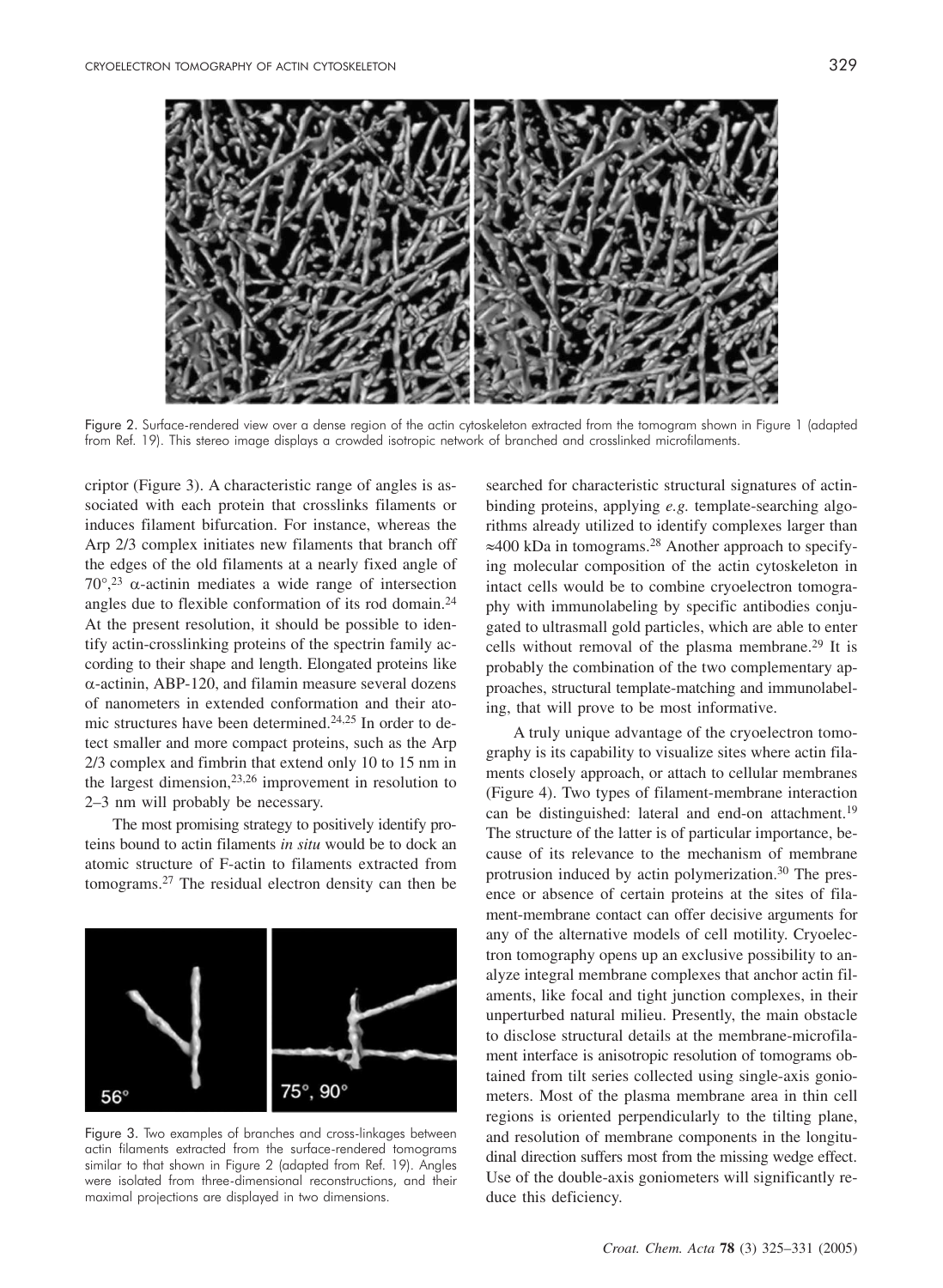

Figure 4. Visualization of the end-on contact of an actin filament to the plasma membrane (adapted from Ref. 19). Filament appears to be attached to the membrane through a kink-like structure.

#### CONCLUDING REMARKS

Cryoelectron tomography provides a means for visualizing the actin cytoskeleton in an unperturbed cellular context and for analyzing it at the level of individual filaments. In essence, cryotomograms obtained at molecular resolution represent three-dimensional images of the cell's entire proteome, from which a subset containing the actin cytoskeleton can be extracted by image-processing methods. Resolution in tomograms of suitably thin specimens, currently 5 to 6 nm, can be improved by using more projections with smaller angular increments while collecting a tilt series. To counter the ensuing radiation damage, liquid-helium-cooled specimen holders will have to be used. In addition to implementation of sophisticated denoising algorithms, noise can be suppressed by the use of detectors optimized for intermediate voltage transmission electron microscopes, and contrast can be enhanced by similar improvements in electron optics. The drop of resolution in the dimension along the optical axis can be reduced by application of dual-axis tilting devices. Altogether, prospects for more isotropic resolution near 2 nm to be attained are good.

For thicker specimens, more projections are required for the same nominal resolution, and use of higher accelerating voltages in conjunction with working at liquid helium temperatures offers some improvement. However, to explore large cells, multicellular organisms and tissues in a vitrified state, reliable protocols will have to be developed for sectioning frozen-hydrated material, whereby vitrification of thick specimens can be accomplished by high-pressure freezing.31 Influence of these, still experimental, procedures on the structural integrity of the actin cytoskeleton have yet to be determined. Also, correlative light and electron microscopy techniques are required, which would make it possible to associate certain structural microfilament arrangements with specific physiological states and dynamic activities in the cell cortex.32

#### **REFERENCES**

- 1. L. G. Tilney, P. S. Connelly, L. Ruggiero, K. A. Vranich, and G. M. Guild, *Mol. Biol. Cell* **74** (2003) 3953–3966.
- 2. J. V. Small, *J. Cell Biol.* **91** *(*1981) 695–705.
- 3. J. P. Heath and G. A. Dunn, *J. Cell Sci.* **29** (1978) 197–212.
- 4. M. O. Steinmetz, D. Stoffler, A. Hoenger, A. Bremer, and U. Aebi, *J. Struct. Biol.* **119** (1997) 295–320.
- 5. J. V. Small, K. Rottner, P. Hahne, and K. I. Anderson, *Microsc. Res. Technique* **47** (1999) 3–17.
- 6. J. V. Small, *Electron Microsc. Rev.* **1** (1988) 155–174.
- 7. T. M. Svitkina, E. A. Bulanova, O. Y. Chaga, D. M. Vignjevic, S. Kojima, J. M. Vasiliev, and G. G. Borisy, *J. Cell Biol.* **160** (2003) 409–421.
- 8. T. M. Svitkina and G. G. Borisy, *J. Cell Biol.* **145** (1999) 1009–1026.
- 9. J. Heuser, *Traffic* **1** (2000) 545–552.
- 10. J. E. Heuser and M. W. Kirschner, *J. Cell Biol.* **86** (1980) 212–234.
- 11. R. Henderson, *Q. Rev. Biophys.* **37** (2004) 3–13.
- 12. M. Nitsch, J. Walz, D. Typke, M. Klumpp, L. O. Essen, and W. Baumeister, *Nat. Struct. Biol.* **5** (1998) 855–857*.*
- 13. K. Grünewald, P. Desai, D. C. Winkler, J. B. Heymann, D. M. Belnap, W. Baumeister, and A. C. Steven, *Science* **302** (2003) 1396–1398.
- 14. D. Nicastro, A. S. Frangakis, D. Typke, and W. Baumeister, *J. Struct. Biol.* **129** (2000) 48–56.
- 15. J. Bohm, O. Lambert, A. S. Frangakis, L. Letellier, W. Baumeister, and J. L. Rigaud, *Curr. Biol.* **11** (2001) 1168–1175.
- 16. R. Grimm, H. Singh, R. Rachel, D. Typke, W. Zillig, and W. Baumeister, *Biophys. J.* **74** (1998) 1031–1042.
- 17. S. Mogelsvang, B. J. Marsh, M. S. Ladinsky, and K. E. Howell, *Traffic* **5** (2004) 338–345.
- 18. J. R. McIntosh, *J. Cell Biol.* **153** (2001) F25–F32.
- 19. O. Medalia, I. Weber, A. S. Frangakis, D. Nicastro, G. Gerisch, and W. Baumeister, *Science* **298** (2002) 1209–1213.
- 20. J. Walz, A. Erdmann, M. Kania, D. Typke, A. J. Koster, and W. Baumeister, *J. Struct. Biol.* **121** (1998) 19–29.
- 21. K. Grünewald, O. Medalia, A. Gross, A. C. Steven, and W. Baumeister, *Biophys. Chem.* **100** (2003) 577–591*.*
- 22. I. Weber, *Recent Res. Dev. Mol. Cell. Biol.* **4** (2003) 273– 295.
- 23. N. Volkmann, K. J. Amann, S. Stoilova-McPhie, C. Egile, D. C. Winter, L. Hazelwood, J. E. Heuser, R. Li, T. D. Pollard, and D. Hanein, *Science* **293** (2001) 2456–2459.
- 24. J. Tang, D. W. Taylor, and K. A. Taylor, *J. Mol. Biol.* **310** (2001) 845–858.
- 25. G. M. Popowicz, R. Muller, A. A. Noegel, M. Schleicher, R. Huber, and T. A. Holak, *J. Mol. Biol.* **342** (2004) 1637–46.
- 26. N. Volkmann, D. DeRosier, P. Matsudaira, and D. Hanein, *J. Cell Biol.* **153** (2001) 947–956.
- 27. J. Kürner, O. Medalia, A. A. Linaroudis, and W. Baumeister, *Exp. Cell Res.* **301** (2004) 38–42.
- 28. A. S. Frangakis, J. Böhm, F. Förster, S. Nickell, D. Nicastro, D. Typke, R. Hegerl, and W. Baumeister, *Proc. Natl. Acad. Sci. USA* **99** (2002) 14153–14158.
- 29. U. Ziese, C. Kubel, A. J. Verkleij, and A. J. Koster, *J. Struct. Biol.* **138** (2002) 58–62.
- 30. J. A. Theriot, *Traffic* **1** (2000) 19–28.
- 31. P. Walther, *J. Microsc.* **212** (2003) 34–43.
- 32. T. Bretschneider, J. Jonkman, J. Köhler, O. Medalia, K. Barišić, I. Weber, E. H. K. Stelzer, W. Baumeister, and G. Gerisch, *J. Muscle Res. Cell Motil.* **23** (2002) 639–649.